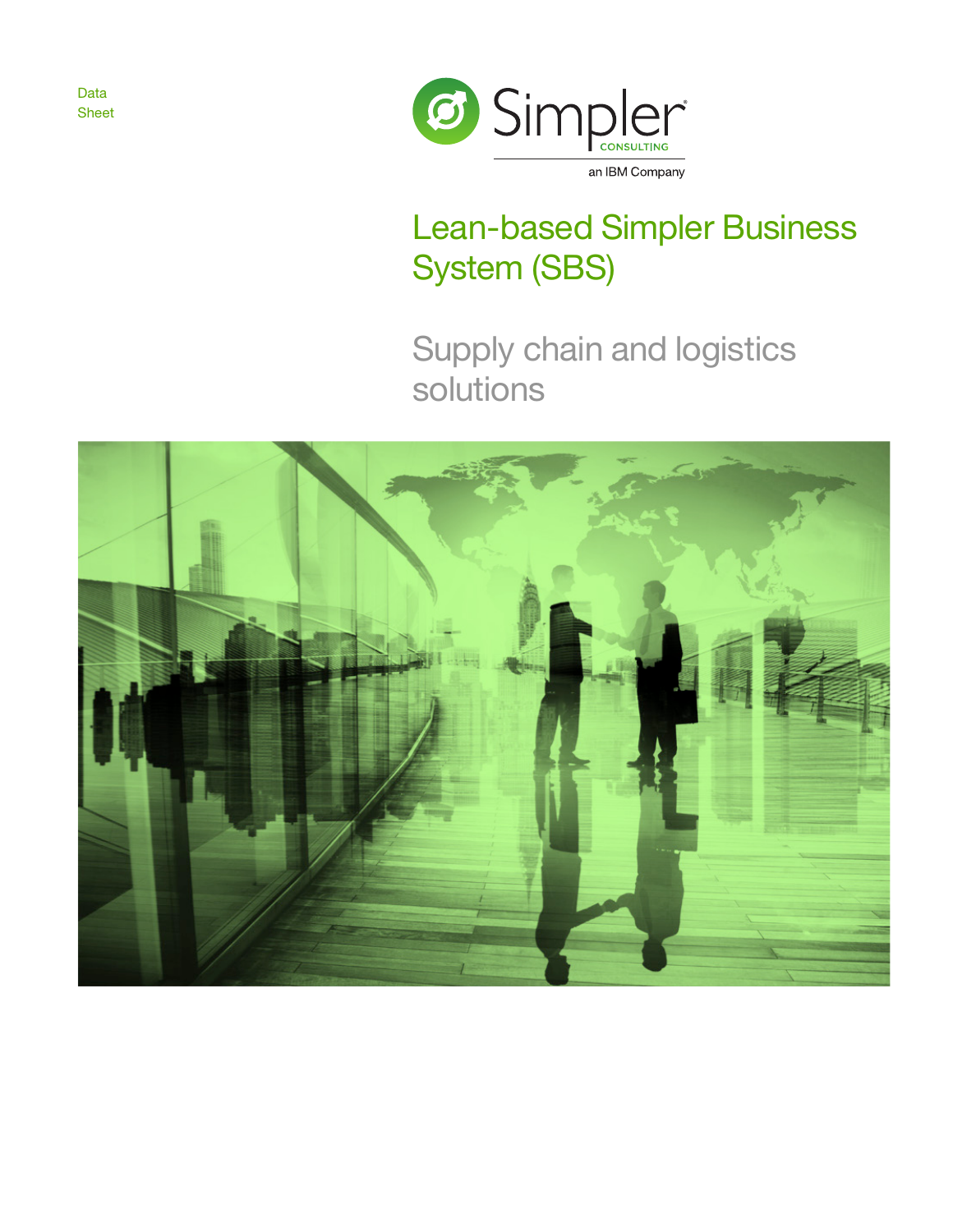#### Simpler® Consulting, an IBM Business 5-Phase SCM transformation process:

- 1. Discovery
- 2. Assessment
- 3. Design and configuration
- 4. Implementation
- 5. Support, stabilize and continuously improve

#### Simpler's supply chain and logistics solutions

- Strategic sourcing
- Inventory optimization
- Strategy development and implementation
- Sales and operations planning

**Simpler® Consulting was acquired by Truven Health Analytics®, an IBM Company in 2014. Truven Health Analytics was acquired by IBM in 2016 to help form a new business, Watson Health™.**

## From conception to consumption: Applying Lean to Supply Chain Management (SCM)

In today's economy, companies are challenging their supply chains in various dimensions, including flexibility, cost reductions, risk management, technological innovation and customer service levels.

Lean is a team-based approach to continuous improvement focused on eliminating non-value-added activities or "waste" from the viewpoint of the customer. Lean tools have been used in one form or another for many years, especially in manufacturing, but are only recently being applied to supply chain and logistics management.

We believe Lean principles can help give supply chain and logistics professionals a competitive advantage by supporting strategies based upon one or more of the following concepts:

- Differentiation
- Cost Leadership
- Response

The **Simpler Supply Chain Practice** is designed to help clients respond quickly to their overall strategic direction while helping them meet new demands for process performance and increased productivity. We help our clients create lasting competitive advantages at every stage of the supply chain—from product development, planning and sourcing, to manufacturing, logistics and distribution. Simpler consultants help clients intertwine the big picture strategy at every level of operational execution and help them create processes that support measurable results and enhanced value.

At its core, the Lean-based Simpler Business System® (SBS) is built around certain basic principles:

- **Respect.** Participants must have respect for the people involved and for the goal of continuous improvement.
- **Sustained value.** Goals aren't designed as narrow, short-term fixes; they are designed to create solutions vital to long-term success.
- **Eliminating waste.** Process improvement should be focused on eliminating waste and delivering only value-added services.
- **Knowledge transfer.** More than just improving your processes, SBS teaches the skills needed to sustain Lean improvements.
- **Leadership/Staff Buy-in.** True improvement only happens when it is embraced at all levels.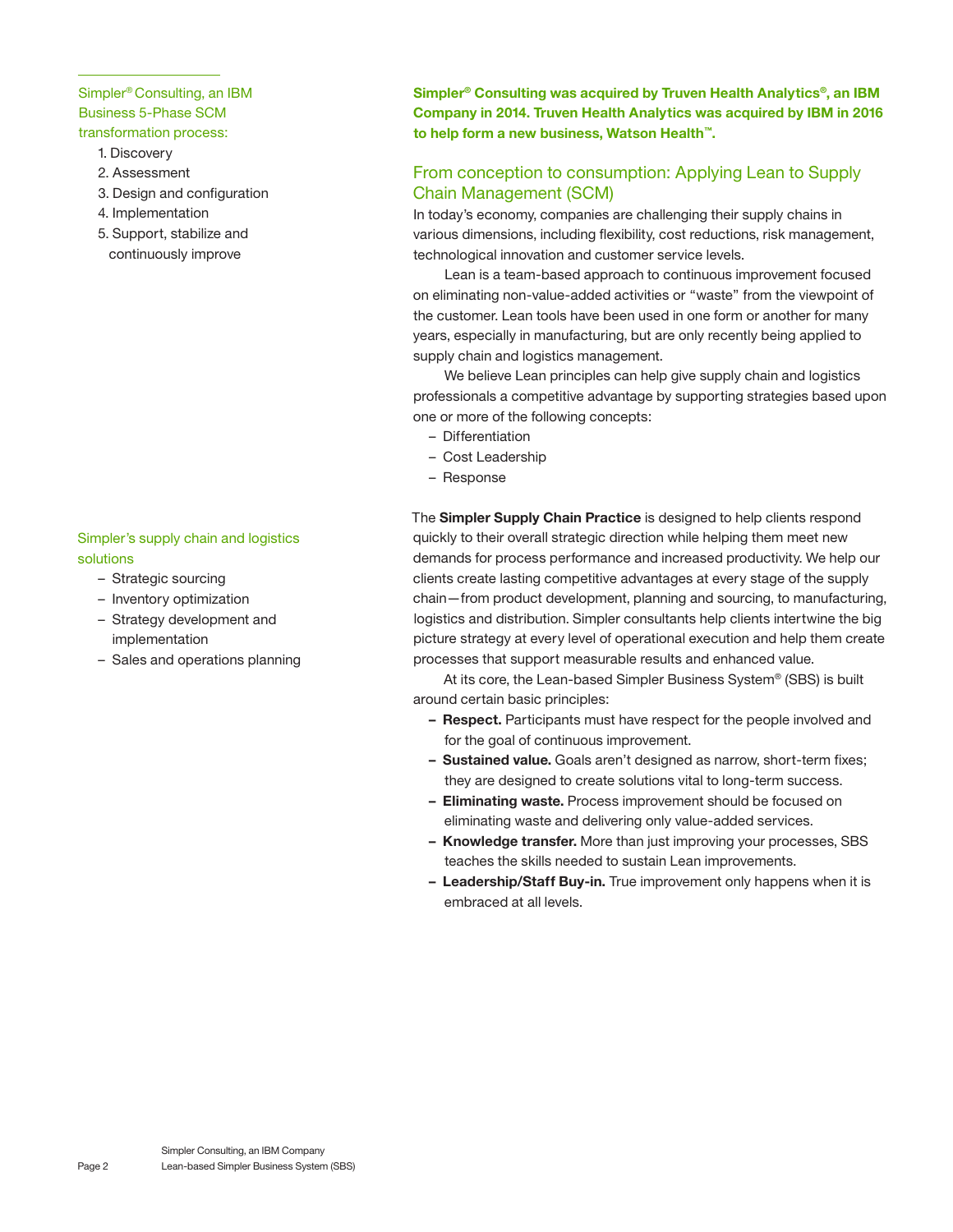

Figure 1: Simpler Business System

With these core principles as a guide, our Supply Chain Practice applies a stringent focus on key competencies to help clients including:

- Formulating service strategy
- Process improvement and redesign
- Identifying and implementing cost savings
- Resource realignment
- Inventory management
- Contract management
- Standardization and storage design

### About Simpler Consulting, an IBM Company

Simpler® Consulting, an IBM Company, is a leading management consulting firm that helps organizations around the globe to improve performance through Lean transformations. Since 1996, Simpler has worked closely with clients to foster an organizational culture that continuously seeks out opportunities to make improvements, and help to stimulate business-impacting results. With its proprietary Simpler Business System®, Simpler has helped clients to implement Lean transformations across a wide range of industries.

Simpler Consulting was acquired by Truven Health Analytics<sup>®</sup> in 2014.